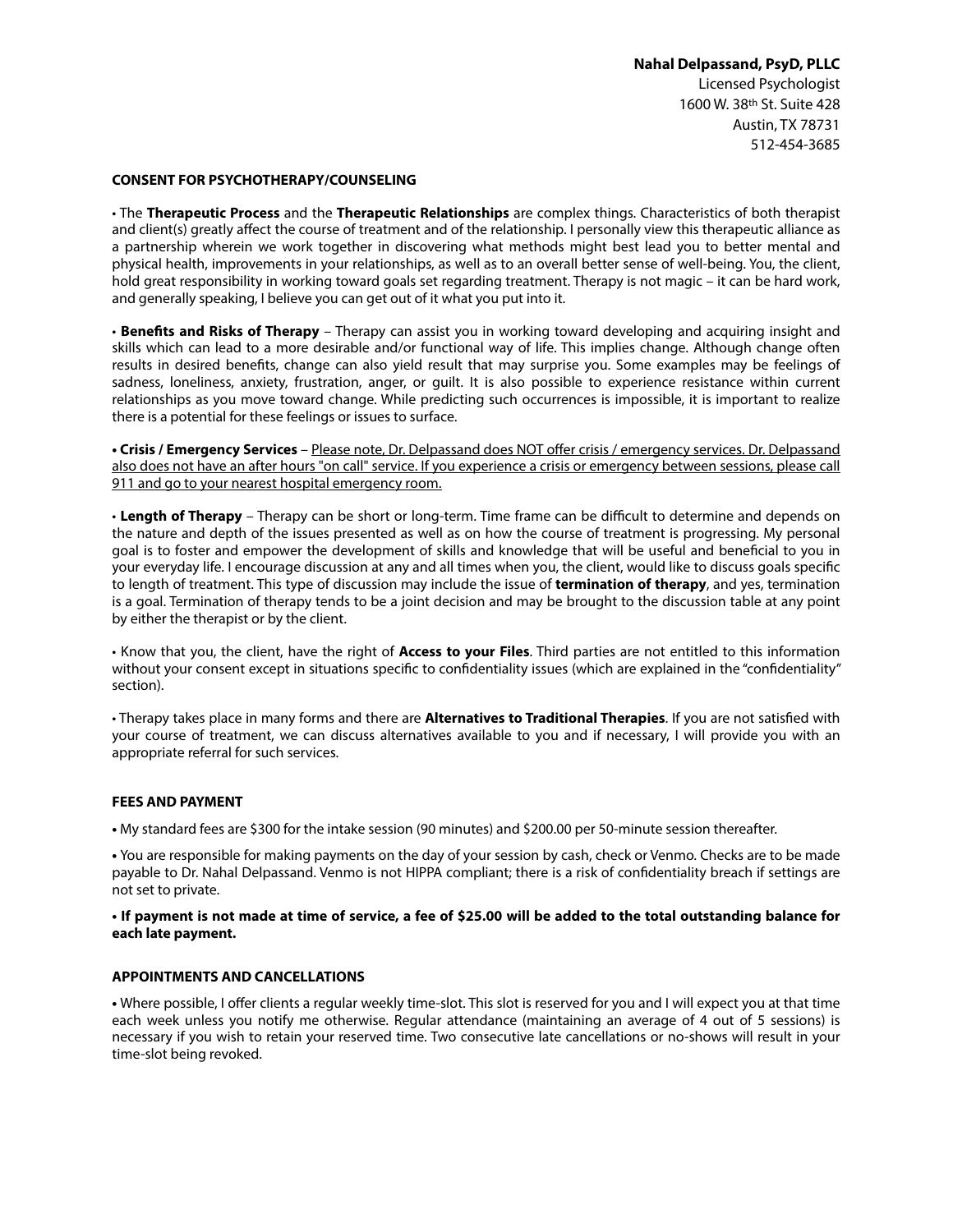# **Nahal Delpassand, PsyD, PLLC**  Licensed Psychologist 1600 W. 38th St. Suite 428 Austin, TX 78731 512-454-3685

• Non-emergency cancellations must be received at least 24 hours in advance of your appointment time (note that cancellations for Monday must be received before noon on the preceding Friday). Late cancellations or failure to show for a session will incur the full \$200.00/\$300.00 fee for all clients.

#### **TERMINATION OF THERAPY**

In the best possible scenario, therapy is terminated when both therapist and client believe the work is complete and meets for a closure session. Sometimes, however, therapy terminates for a variety of other reasons, including a lack of ft between therapist and client, a lack of ft with the therapist's treatment modalities, or simply that it is not the right time in the client's life. In these cases, I would greatly appreciate the opportunity to discuss your experience with you and send you on your way with alternative referrals. If, for whatever reason you are not comfortable doing this, please send an email or leave a voicemail letting me know that you wish to take a break from therapy so that I am not holding your slot for you.

#### **CONTACTING ME**

I can be contacted directly on **832-818-4989** or by email at **Nahaldelpassand@hushmail.com** When I am with clients or away from the office, my phone typically rolls straight to voicemail, which I check regularly. Please leave a message and I will call you back as soon as I can. Due to the fact that the privacy of electronic information cannot be guaranteed, please restrict the content of all emails and text messages to administrative issues, such as scheduling and billing.

**Couples Therapy:** When providing couples therapy, I consider myself responsible to three "clients": Partner A, Partner B and the relationship. In order to protect the integrity of the therapy, any information disclosed individually to me that signifcantly impacts the current status of the relationship may ultimately need to be disclosed to the partner if therapy on the relationship is to continue. Please do not send emails or leave voicemails that you would not wish your partner to be privy to.

**Interactions Outside of Therapy:** Occasionally clients and therapists run into each other outside of therapy, for example: in grocery stores, restaurants, at educational institutions or conferences. My policy in these situations is to protect client confdentiality. I will never acknowledge a current or former client unless the client acknowledges me first, nor will I introduce a client to anyone that I happen to be with. In situations where we may be introduced to each other by a third party, I will behave as though it is the frst time we've met. If, during a therapy session, you would like to discuss the handling of any potential or actual public interactions, please let me know.

**Social Networking:** In order to maintain client confdentiality, I do not connect with former or current clients on social networking sites, including Facebook, Instagram, Snapchat or LinkedIn. **CONFIDENTIALITY** – One of the most important aspects of the therapeutic relationship is the element of trust. Trust is fostered in many ways throughout the course of treatment, and the promise of confdentiality is primary. It is important to understand that

*CONFIDENTIALITY IS NOT ABSOLUTE.* There are instances where I have either a legal or ethical obligation to breach confdentiality and they are outlined below:

- o **Child Abuse**: If I have cause to believe that a child has been, is currently being, or may be abused, neglected, or sexually assaulted, I am required by law to notify appropriate law enforcement authorities within 48 hours. Please know this policy extends to past child abuse as well.
- o **Elder Abuse and Abuse of persons with disabilities**: If I have cause to believe that an elderly or person with a disability is in conditions of abuse, exploitation, or neglect, I am immediately required to report this to the Department of Protective and Regulatory Services.